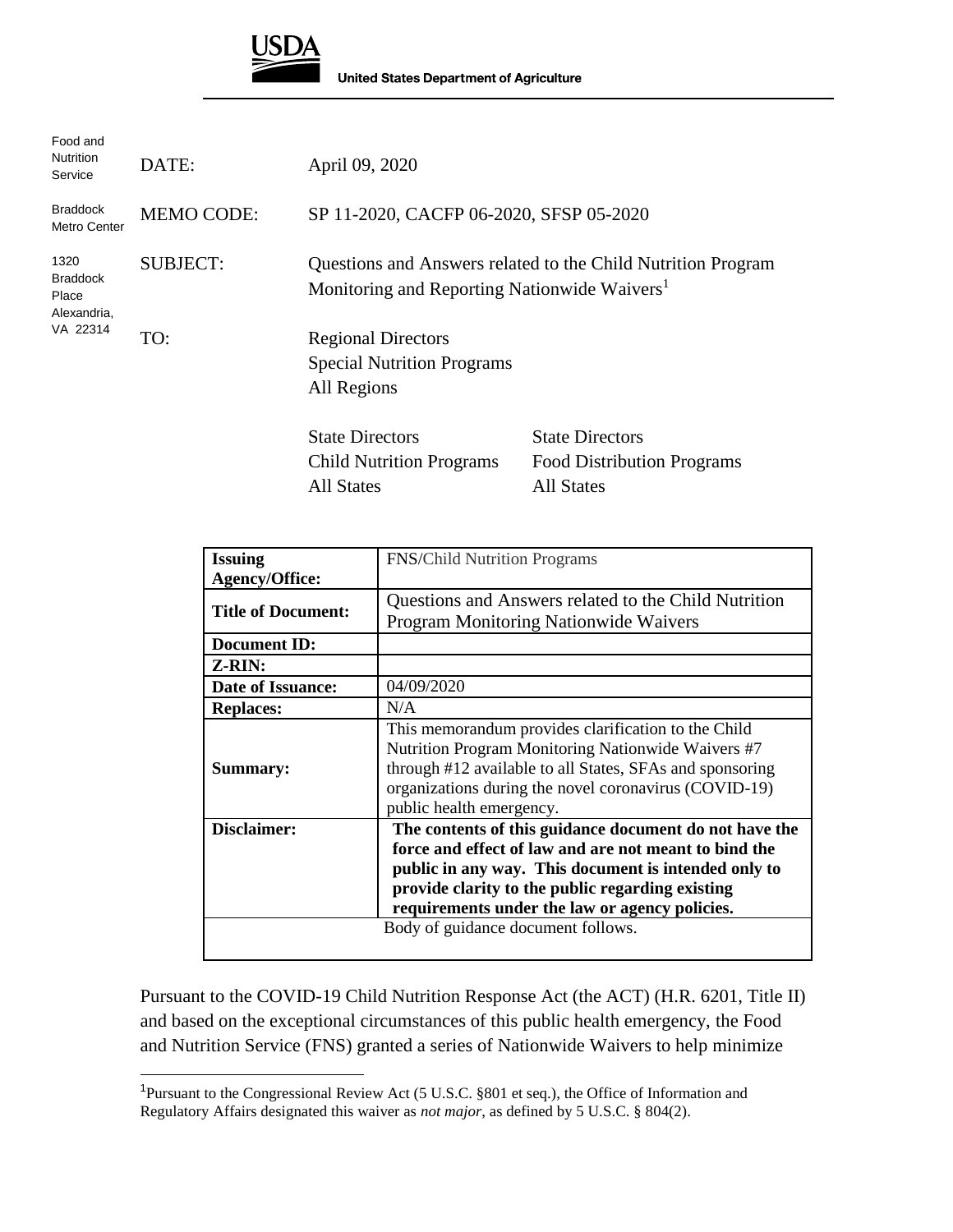potential exposure to the novel coronavirus. This memorandum provides clarification to Nationwide Waivers #7 through #12 available to all States, SFAs and sponsoring organizations providing monitoring flexibilities in Child Nutrition Programs during the novel coronavirus (COVID-19) public health emergency. The Nationwide waivers are available on the FNS Website at: [https://www.fns.usda.gov/disaster/pandemic/covid-19.](https://www.fns.usda.gov/disaster/pandemic/covid-19)

The attached questions have been grouped under six headings: General Questions, Nationwide Waivers for School Meal Programs Program Onsite Monitoring, Nationwide Waivers for Child and Adult Care Food Program (CACFP) Onsite Monitoring for State Agencies and Sponsoring Organizations, Nationwide Waivers for Summer Food Service Program (SFSP) Onsite Monitoring for State Agencies and Sponsoring Organizations, Offsite Reviews, Nationwide Waiver for 60 Day Reporting Requirements for January and February 2020, and Equipment Assistance Grants.

The questions include clarification about flexibilities for on-site monitoring, recordkeeping requirements, administrative reviews in the school meal Programs, monitoring the Seamless Summer Option, procurement reviews, 60 days reporting requirement flexibilities and Equipment Assistant Grant extensions.

FNS appreciates the exceptional effort of State agencies and local Program operators working to meet the nutritional needs of child and adult participants during a challenging time. State agencies are reminded to distribute this memorandum to Program operators immediately. Program Operators should direct any questions concerning this guidance to their State agency. State agencies with questions should contact the appropriate FNS Regional Office.

Gran E. Grien Holmes

Sarah E. Smith-Holmes **Director** Program Monitoring and Operational Support Division Child Nutrition Programs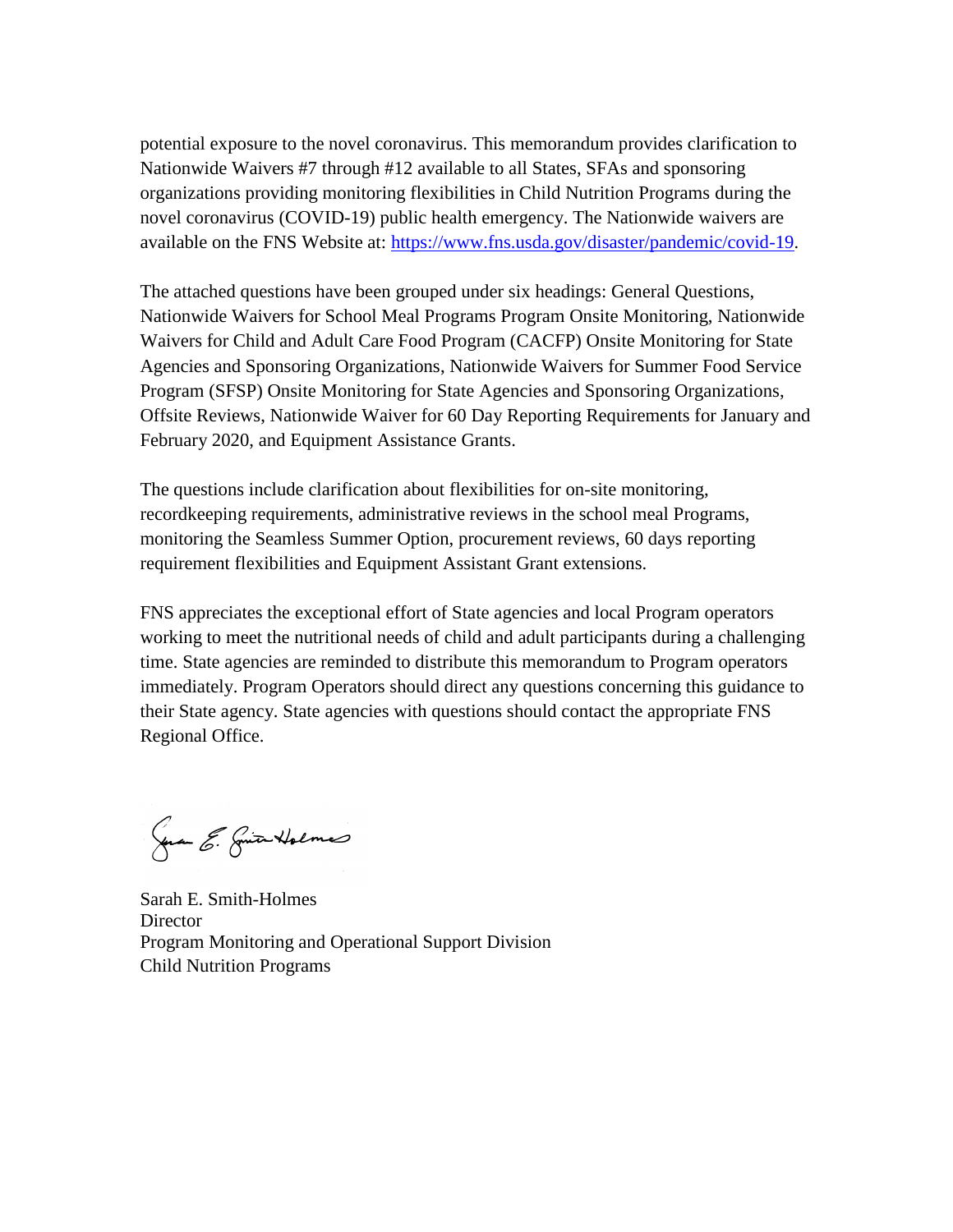# **Questions and Answers: Child Nutrition Program Monitoring and Reporting Nationwide Waivers:**

*COVID-19: Child Nutrition Response #7: Nationwide Waiver of Monitoring Requirements for Sponsors in the Child and Adult Care Food Program*

*COVID-19: Child Nutrition Response #8: Nationwide Waiver of Onsite Monitoring Requirements for State Agencies in the Child and Adult Care Food Program*

*COVID-19: Child Nutrition Response #9: Nationwide Waiver of Onsite Monitoring Requirements in the School Meals Programs*

*COVID-19: Child Nutrition Response #10: Nationwide Waiver of Onsite Monitoring Requirements for Sponsoring Organizations in the Summer Food Service Program*

*COVID-19: Child Nutrition Response #11: Nationwide Waiver of Onsite Monitoring Requirements for State Agencies in the Summer Food Service Program*

*COVID-19: Child Nutrition Response #12: Nationwide Waiver of 60 Day Reporting Requirements for January and February 2020*

#### **April 09, 2020**

#### **General Questions**

#### **1. What Child Nutrition Programs do the Nationwide Waivers cover?**

Under P.L. 116-127 Secs. 2102, 2202, State agencies may apply the Nationwide Waivers to the following Child Nutrition Programs, unless otherwise noted:

- National School Lunch Program (NSLP), including the Seamless Summer Option (SSO) and the Afterschool Snack Service
- School Breakfast Program (SBP)
- Child and Adult Care Food Program (CACFP) all components
- Summer Food Service Program (SFSP)

# **2. Most Nationwide Waivers are effective through June 30, 2020 unless otherwise specified, or until the federally declared public health emergency ends, whichever is first. Will FNS extend the waivers if the public health emergency continues?**

Under P.L. 116-127 Sec. 2202 Congress gave the Secretary discretion to establish Nationwide Waivers through September 30, 2020. FNS is closely monitoring the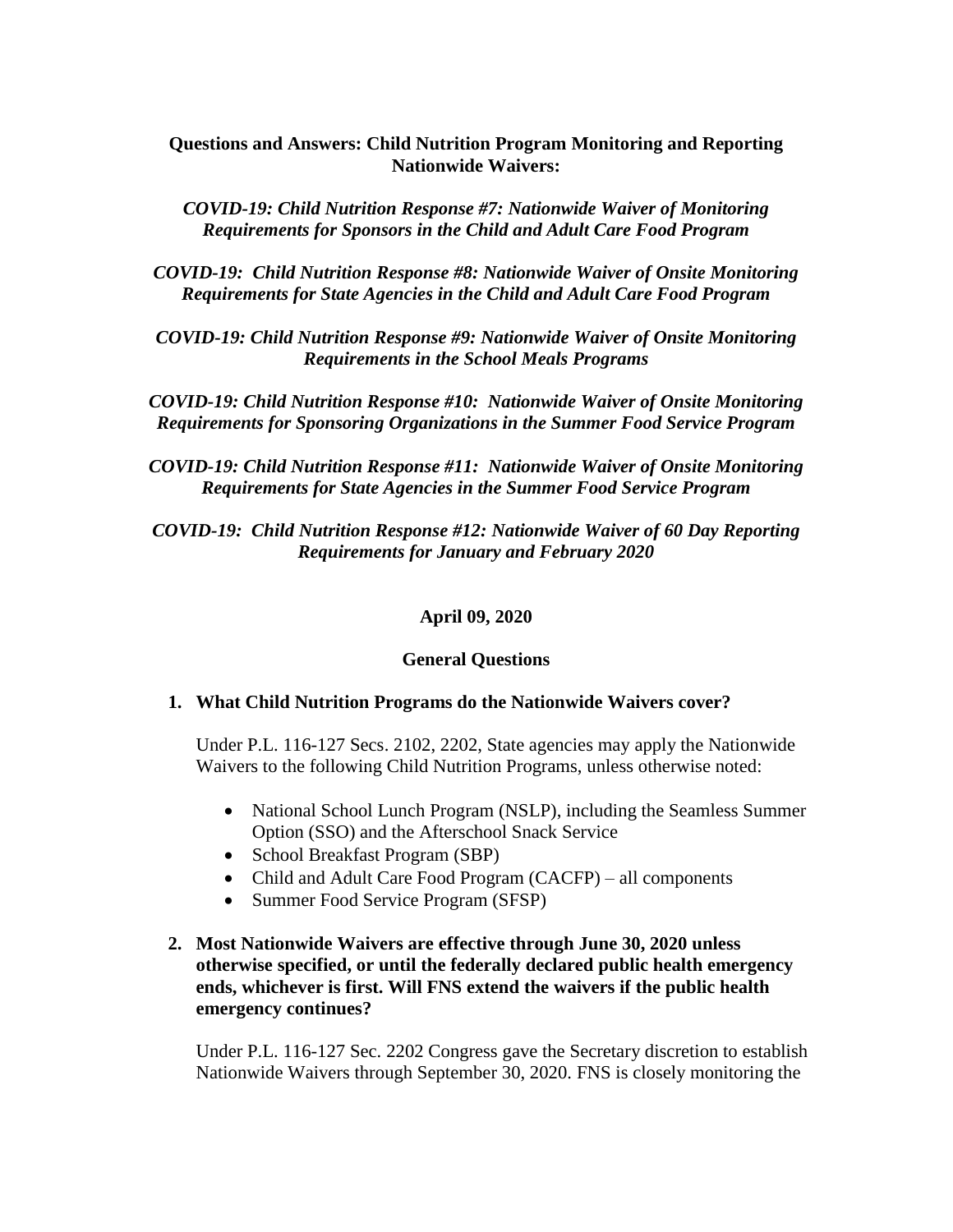situation and, if the public health emergency continues beyond June 30, 2020, FNS may extend the waivers.

#### **3. The Nationwide Waivers require State agencies to inform the FNS Regional Office if the State agency intends to participate. How is this accomplished?**

State agencies that elect to participate in any or all of the Nationwide Waivers must inform their FNS Regional Office in writing. State agencies do not need to inform the Regional Office of each local Program operator that intends to participate under the waivers. State agencies that are already participating in a similar individually approved waiver still must inform their Regional Office if they elect to participate in the Nationwide Waiver. Upon election, the terms of the Nationwide Waiver will be in effect rather than the previously approved individual waiver.

#### **4. Do State agencies have the option to not participate under the Nationwide Waivers?**

Yes. State agencies may choose whether or not to participate under the Nationwide Waivers.

# **5. The Nationwide Waivers require State agencies to submit a report about the impact of each waiver. What is the due date for these reports?**

As required by P.L. 116-127 Sec. 2202, the due date for the reports will be not later than one year after the date the State received the waiver. FNS encourages State agencies to proactively work with local Program operators to gather the information necessary to complete the reports. For example, State agencies may consider asking local Program operators for periodic, voluntary updates regarding the impact of the waiver. Additional information will be provided on the reporting requirements at a later date.

#### **6. What records should State agencies and local Program operators maintain for the Nationwide Waivers on Monitoring?**

State agencies and local Program operators are required to maintain records to document compliance with Program requirements. Any State agencies and local Program operators participating under the waivers should maintain documentation of their participation for future reviews and Management Evaluations. Documentation may include copies of the FNS issued waivers, or, for local Program operators, a letter provided by the State agency regarding the waivers. In general, otherwise required Program records must be maintained for three years; no additional claim information is required to be maintained.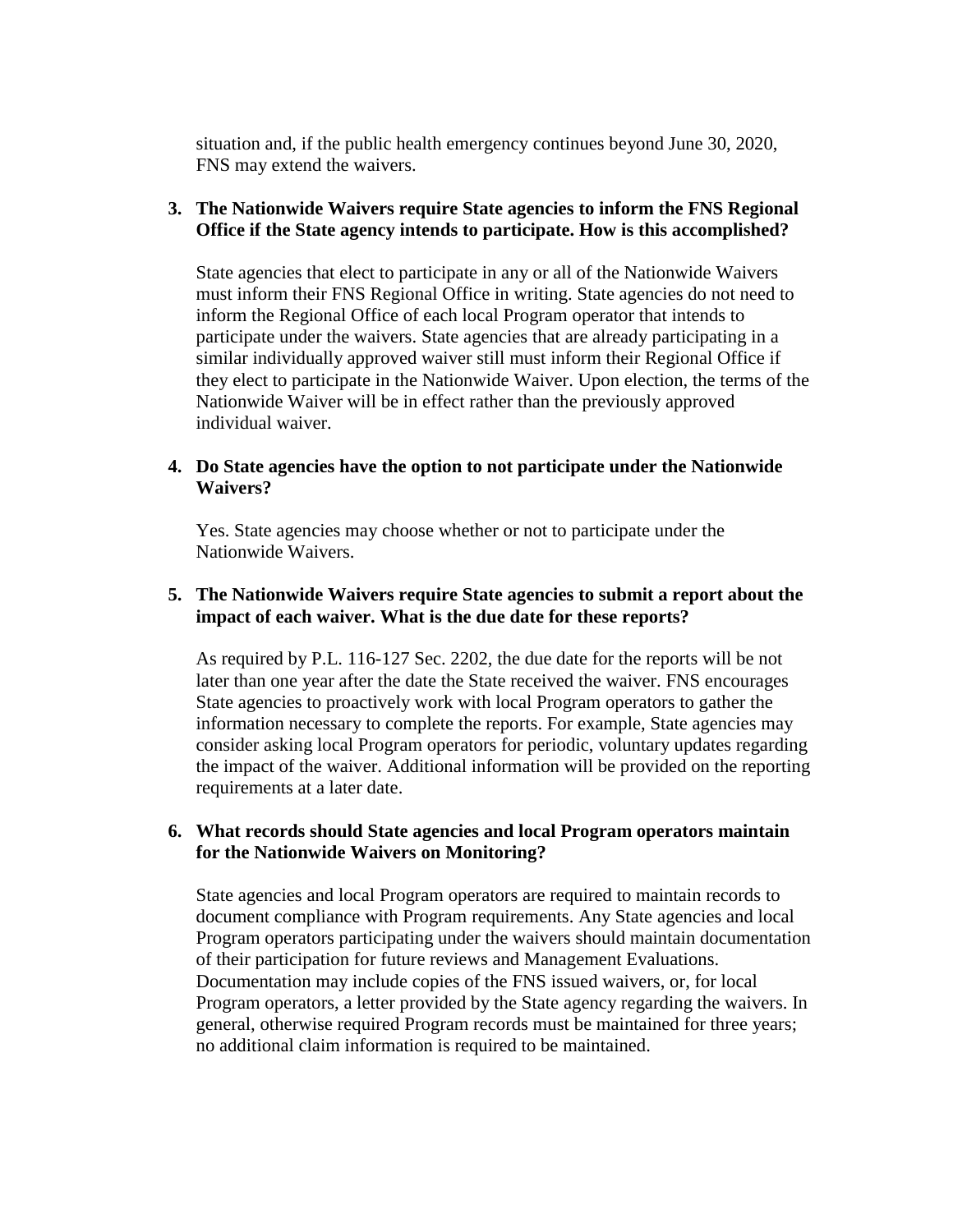#### **7. Are Program operators required to submit a waiver request to their State agency to use one of these Nationwide Waivers on Monitoring?**

No. These five Nationwide Waivers are automatically available to Program operators in States that elect to use them, without further application. However, please note that the waivers includes a required data element requiring each State agency electing to use them to submit a report to the Secretary not later than one year after the State notified the Regional Office it was electing the waiver. Under P.L. 116-127 Sec. 2202, the report must include a summary of the use of the waivers and a description of how the waivers improved services to Program participants. Therefore, it is recommended that State agencies begin tracking the Program operators that use the waivers from the effective date in order to ease the reporting requirement.

**8. What documentation must State agencies that elect to waive onsite monitoring maintain for their Management Evaluation?**

State agencies must maintain documentation that will provide FNS the necessary evidence to evaluate whether the State agency as fulfilled its State level responsibilities as outlined in 7 CFR 210.29(c)(2). Examples of documentation for State agencies that elect to conduct monitoring offsite include creating and maintaining a plan of how the State will conduct monitoring offsite (e.g., what documents will be collected through a desk audit, whether video or pictures of meals will be used). Examples of documentation for State agencies who plan to postpone some or all of their reviews include maintaining a list of the school food authority or sponsor review(s) that were postponed and projected new date for review.

#### **Nationwide Waiver for School Meals Programs Onsite Monitoring**

*COVID-19: Child Nutrition Response #9: Nationwide Waiver of Onsite Monitoring Requirements in the School Meals Programs*

# **9. What flexibilities does the Nationwide Waiver make available for monitoring School Meals?**

Per COVID-19: Child Nutrition Response #9: Nationwide Waiver of Onsite Monitoring Requirements in the School Meals Programs, State agencies may elect to waive the on-site portions of the Administrative Review (AR), as defined in 7 CFR 210.18. However, FNS strongly encourages State agencies to review these areas offsite, to the maximum extent practicable.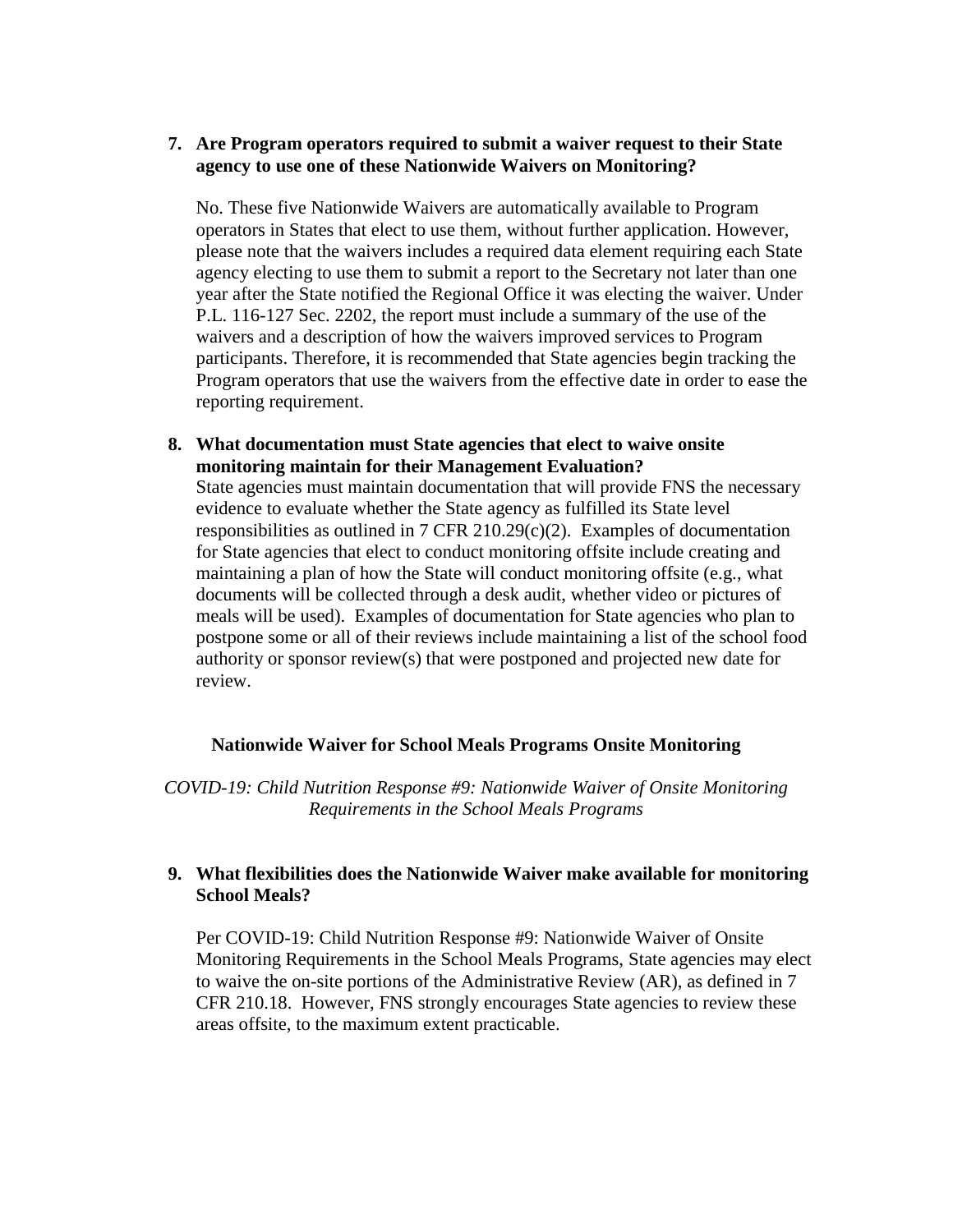# **10. The Nationwide Waiver asks State agencies to continue monitoring activities of Program operations off-site to the maximum extent practicable. Which components of the review can State agencies already conduct off-site?**

State agencies are required to complete administrative reviews as described in 7 CFR 210.18 and the Administrative Review manual. While certain portions of the review must occur on site (e.g., meal counting and claiming), State agencies are allowed to complete most portions of the administrative review off-site as described in the AR manual and 7 CFR 210.18. Examples of such activities include reviews of: certification and benefit issuance documentation, verification, production records, menus, local wellness policy, Afterschool Snack Service, and Special Milk Program for Children.

# **11. Many school food authorities (SFAs) in my State are closed until further notice leaving my State agency unable to complete our remaining scheduled administrative reviews, even as an off-site review. What options does my State agency have?**

State agencies may postpone the review of currently closed SFAs until later in the current review cycle. As a reminder, 7 CFR 210.18(c) requires that State agencies must conduct ARs at least once during a 3-year cycle, provided that each SFA is reviewed at least once every 4 years. State agencies currently operating under an AR cycle waiver, must review each SFA once by the year after the cycle for which they have been approved (e.g., if a State agency is approved for a 5-year review cycle, all SFAs must be reviewed once every 6 years).

State agencies concerned over the burden associated with postponing administrative reviews may submit a waiver request to extend their existing AR cycle for up to 2 additional years, resulting in a 5-year review cycle.

# **12. Many SFAs are operating the Seamless Summer Option (SSO) during unanticipated school closures? How should State agencies monitor these schools?**

COVID-19: Child Nutrition Response #9: Nationwide Waiver of Onsite Monitoring Requirements in the School Meals Programs, State agencies may elect to waive the on-site portions of the AR, including monitoring of SSO. Additionally, 7 CFR 210.18(e)(3)(ii) states that State agencies must at a minimum, review one site if the SFA selected for an administrative review operates SSO. This review can take place at any site within the SFA the summer before or after the school year in which the administrative review is scheduled. State agencies may conduct the SSO portion of SY 2019-2020 administrative reviews scheduled for this summer offsite.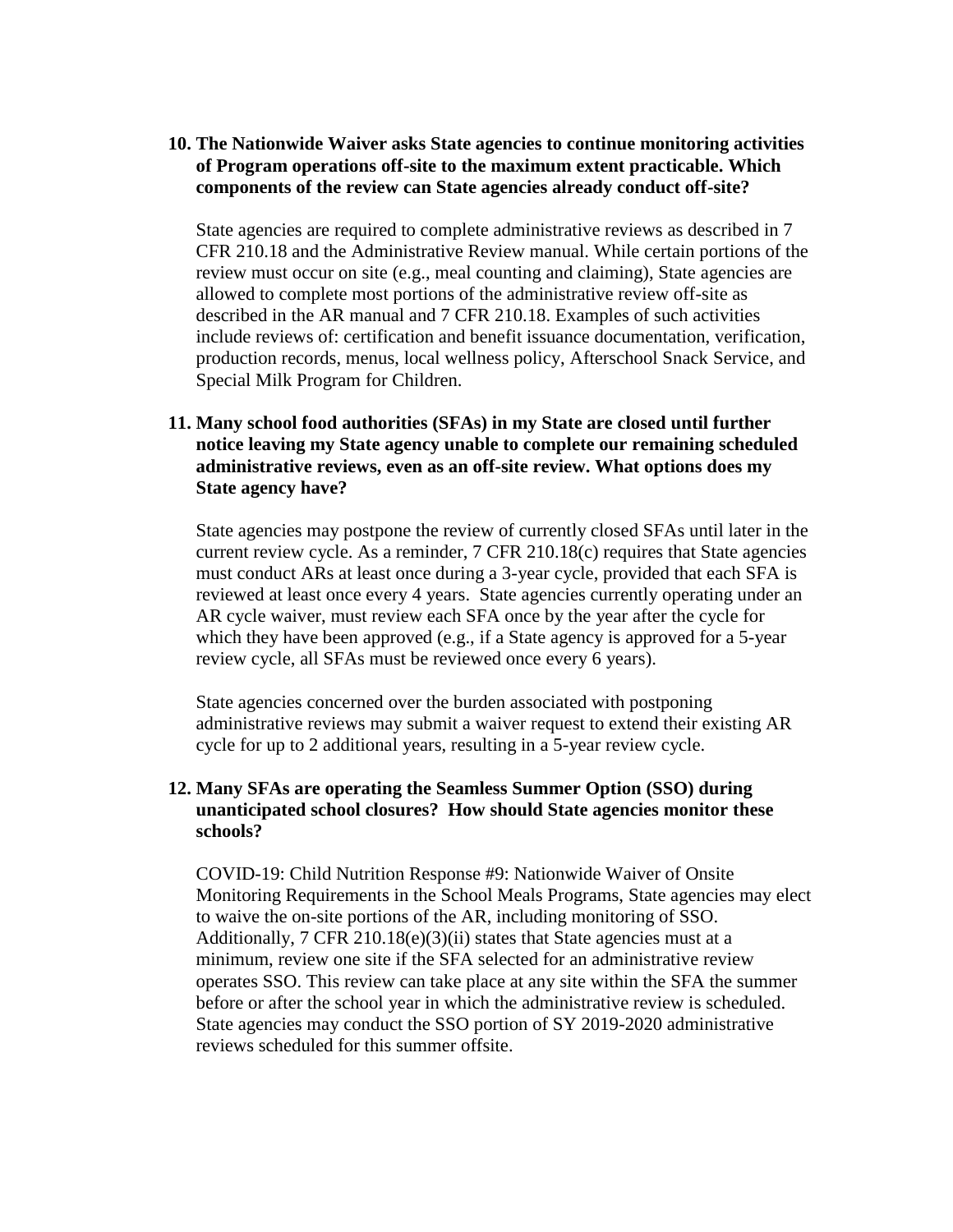#### **13. Are procurement reviews included in the Nationwide Waiver?**

Because FNS regulations do not require that procurement reviews be conducted on-site, State agencies may conduct these activities off-site. Additionally, State agencies have the discretion to complete procurement reviews on the same threeyear cycle as ARs or to conduct these reviews on an alternate cycle. The alternate cycle may be longer than the current three-year cycle requirement. State agencies must notify their appropriate FNS Regional Office of their procurement review cycle.

# **Nationwide Waivers for Child and Adult Care Food Program (CACFP) Onsite Monitoring for State Agencies and Sponsoring Organizations**

*COVID-19: Child Nutrition Response #7: Nationwide Waiver of Monitoring Requirements for Sponsors in the Child and Adult Care Food Program*

*COVID-19: Child Nutrition Response #8: Nationwide Waiver of Onsite Monitoring Requirements for State Agencies in the Child and Adult Care Food Program*

## **14. What flexibilities does the Nationwide Waiver make available for State agency monitoring of CACFP institutions?**

Per COVID-19: Child Nutrition Response #8: Nationwide Waiver of Onsite Monitoring Requirements for State Agencies in the Child and Adult Care Food Program, State agencies may elect to waive portions of the review for CACFP institutions that have traditionally only occurred onsite. FNS strongly encourages State agencies to review these areas offsite, to the maximum extent practicable.

#### **15. Is my State agency required to conduct pre-approval visits of new CACFP institutions?**

State agencies must review new CACFP institutions to confirm information in the institution's application and to further assess its ability to manage the Program but may elect to conduct pre-approval visits of new CACFP institutions offsite.

# **16. Several CACFP institutions in my State are closed until further notice leaving my State agency unable to complete our scheduled review, even as an offsite review. What options does my State agency have?**

State agencies may postpone the scheduled review of currently closed CACFP institutions, as long as no longer than three years elapse between reviews. If the closure of a CACFP institution results in a State agency unable to meet the requirement under Section 17 of the National School Lunch Act that State agencies must conduct at least one scheduled institution review at not less than 3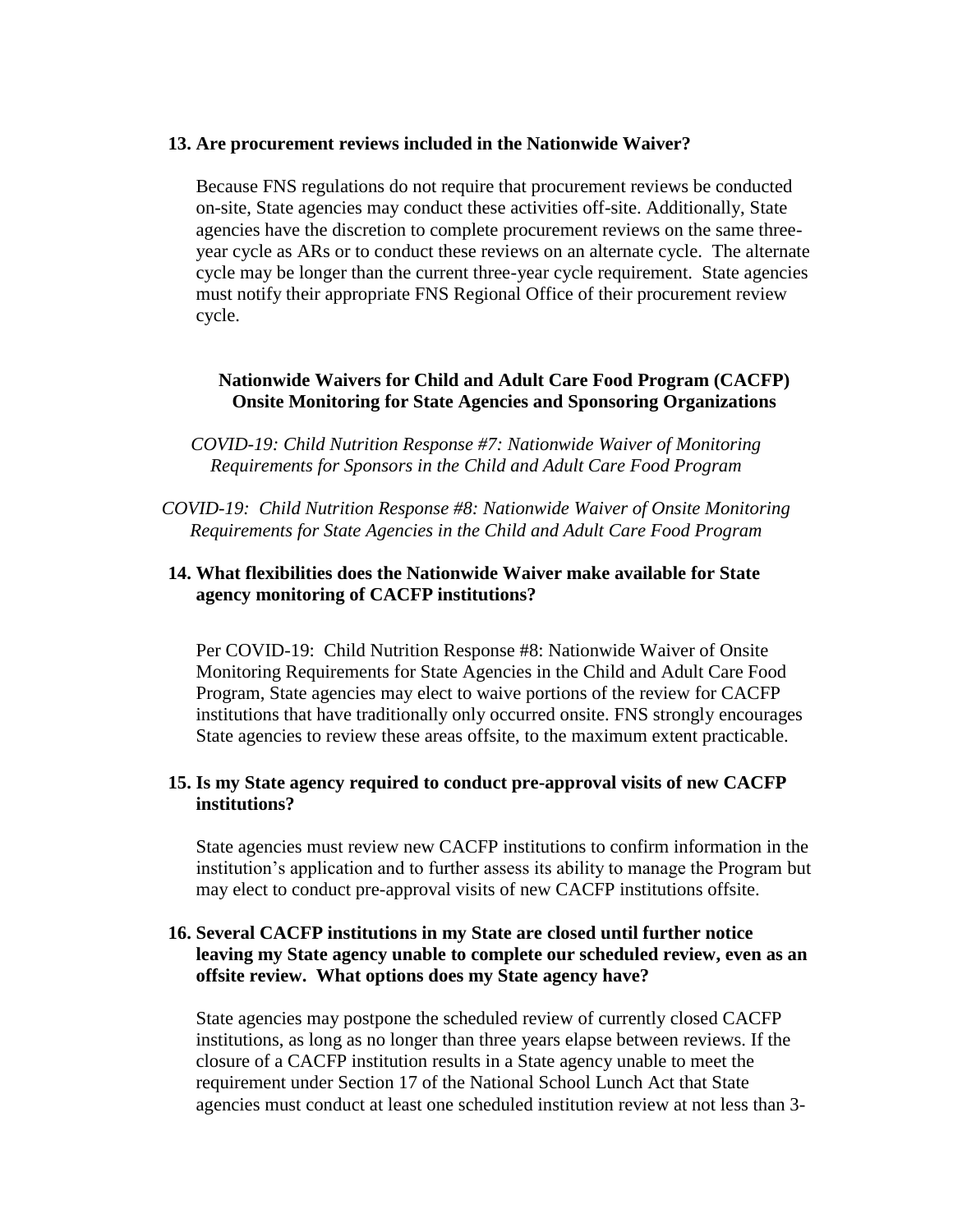year intervals, a State agency may submit a waiver of this statutory requirement. Additionally, if postponing a review will cause a State agency to fall below the annual 33.3 percent of all institutions requirement at 7 CFR 226.6(m)(6), a State agency may request a waiver of this regulatory requirement. If the institution is required to be reviewed on a two-year schedule as per  $226.6(m)(6)(ii)$ , the State agency would submit a waiver of this regulatory requirement.

# **17. What flexibilities does the Nationwide waiver make available for CACFP sponsoring organizations as they conduct reviews required at 226.16(d)(4)(iii)?**

Per COVID-19: Child Nutrition Response #7: Nationwide Waiver of Monitoring Requirements for Sponsors in the Child and Adult Care Food Program, CACFP sponsoring organizations may elect the following flexibilities for CACFP sponsor reviews this year:

- CACFP sponsors may conduct **two** reviews of their CACFP facilities.
- Only **one** CACFP facility review is required to be unannounced.
- FNS waives that at least one unannounced review must include observation of a meal service.
- FNS waives that not more than six months may elapse between reviews.
- CACFP sponsoring organizations must still, per CFR  $226.16(d)(4)(iii)(C)$ , conduct at least one review during each new facility's first four weeks of Program operations but **this review may be conducted as a desk audit.**

# **18. Do traditional CACFP program operators (institutions, sponsoring organizations, and centers) need to maintain daily attendance records?**

Through authority granted under the COVID–19 Child Nutrition Response Act (the Act) (H.R. 6201, Title II), FNS waived the requirements to serve CACFP meals in a congregate setting in *COVID–19: Child Nutrition Response #2, Nationwide Waiver to Allow Non-congregate Feeding in the Child Nutrition Programs*, dated March 20, 2020. For States that elect to use the non-congregate waiver authority, CACFP program operators only need to maintain daily attendance records for eligible children attending the center. For those not in daily attendance, State agencies must have a plan for ensuring that Program operators are able to maintain accountability and program integrity. This includes putting in place processes to ensure that meals are distributed only to parents or guardians of eligible children, and that they do not distribute duplicate meals. This could be done by checking off participants picking up meals against enrollment records,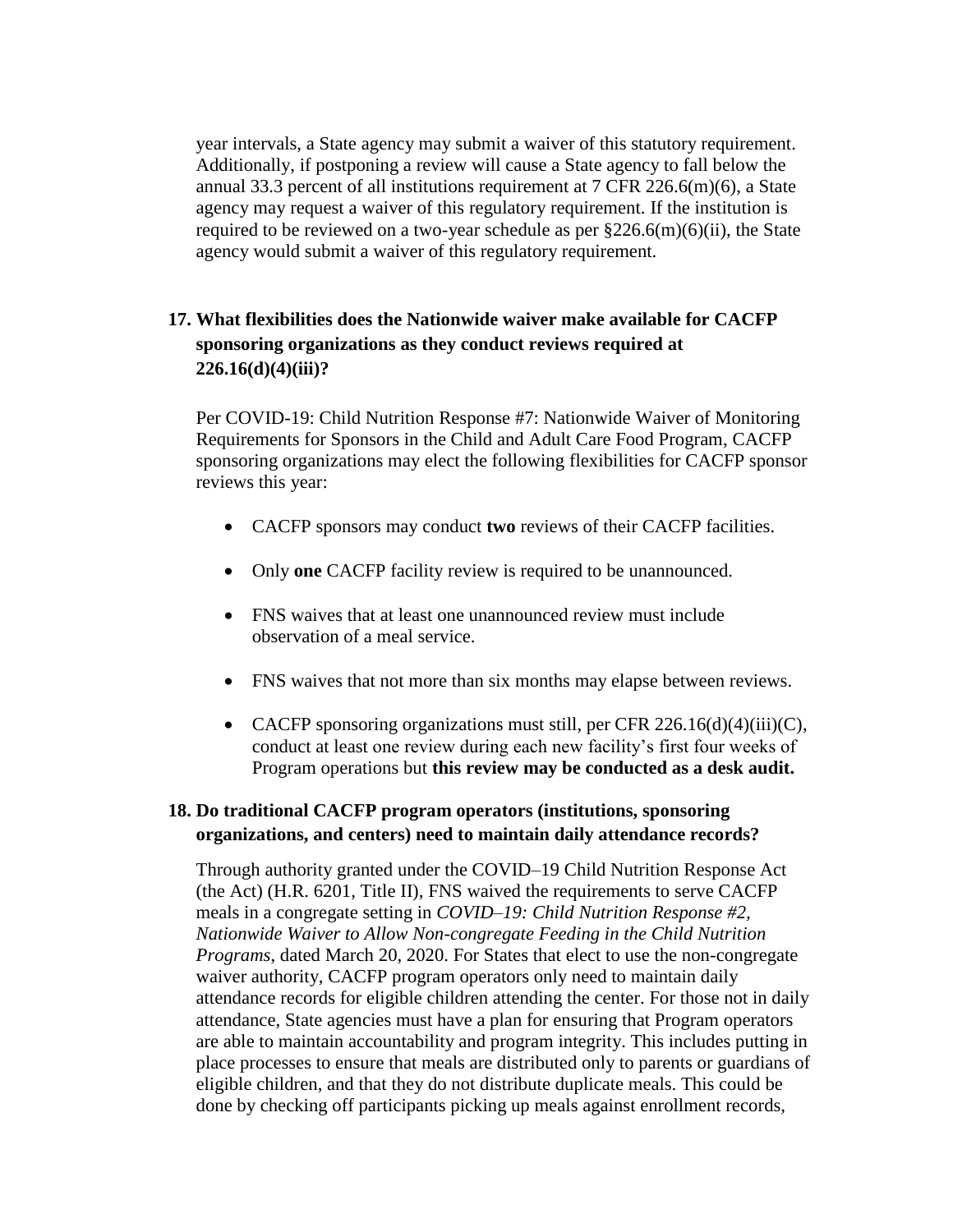using sign-in sheets, or other methods which result in accurate recording of eligible program participants, or their parents, receiving meals. CACFP program operators are still required to maintain daily meal counts and enrollment records under this authority.

#### **19. Do CACFP at-risk afterschool centers need to maintain daily attendance records?**

Through authority granted under the COVID–19 Child Nutrition Response Act (the Act) (H.R. 6201, Title II), FNS waived the requirements to serve CACFP meals in a congregate setting in *COVID–19: Child Nutrition Response #2, Nationwide Waiver to Allow Non-congregate Feeding in the Child Nutrition Programs*. FNS waived the requirements which require at-risk afterschool care centers to serve afterschool meals and snacks in a structured and supervised environment, with an educational or enrichment activity in *COVID–19: Child Nutrition Response #3, Nationwide Waiver of the Activity Requirement in Afterschool Care Child Nutrition Programs*, both dated March 20, 2020. In States that elect to use these waivers, CACFP at-risk afterschool centers only need to maintain daily attendance records for eligible children attending the center, per 7 CFR 226.17a(o)(1) (at-risk afterschool centers may maintain sign-in sheets or, with State agency approval, other methods which result in accurate recording of daily attendance). Those at-risk programs that do not have children actually in attendance do not need to maintain daily attendance records. However, State agencies must have a plan for ensuring that Program operators are able to maintain accountability and program integrity. This includes putting in place processes to ensure that meals are provided for eligible children, and that they do not distribute duplicate meals. At-risk afterschool centers are still required to maintain daily meal counts under this authority.

## **Nationwide Waivers for Summer Food Service Program (SFSP) Onsite Monitoring for State Agencies and Sponsoring Organizations**

*COVID-19: Child Nutrition Response #10: Nationwide Waiver of Onsite Monitoring Requirements for Sponsoring Organizations in the Summer Food Service Program*

*COVID-19: Child Nutrition Response #11: Nationwide Waiver of Onsite Monitoring Requirements for State Agencies in the Summer Food Service Program*

# **20. What flexibilities does the Nationwide Waiver make available for State agency monitoring of SFSP sponsors operating during an unanticipated school closure?**

State agencies may elect to waive portions of SFSP sponsor reviews that can only be done while observing meal service onsite. FNS understands that State agency reviews of SFSP sponsors have traditionally only occurred onsite, however, FNS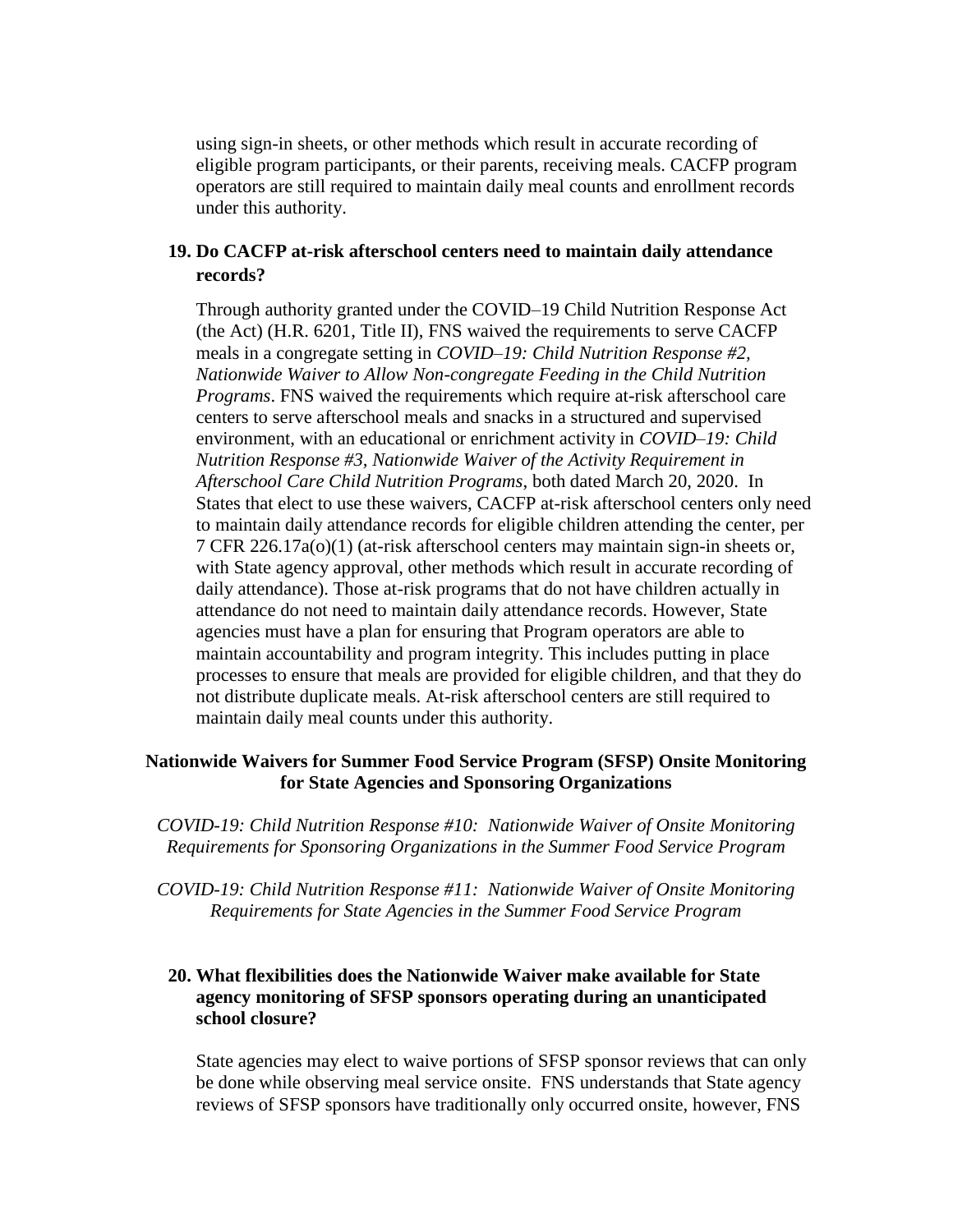strongly encourages State agencies to complete sponsor monitoring reviews offsite, to the maximum extent practicable. Additionally, State agencies may also postpone SFSP sponsor reviews until normal summer operations (May through August 2020).

In addition, for sponsors proposing to operate during unanticipated school closures during the period from October through April (or at any time of the year in an area with a continuous school calendar), pre-approval visits are not required and may be conducted at the discretion of the State agency (7 CFR  $225.7(d)(1)(i)$ . Additionally, when the same SFA personnel administer SFSP and NSLP, the State agency is not required to conduct a review of the SFSP in the same year in which the NSLP operations have been reviewed and determined to be satisfactory.

## **21. Is my State agency required to conduct pre-approval visits of new SFSP sponsors and sites?**

State agencies must review new SFSP sponsors and sites to confirm information in the institution's application and to further assess its ability to manage the Program but may elect to conduct pre-approval visits of new SFSP sponsors and sites offsite.

# **22. What flexibilities does the Nationwide Waiver make available for SFSP sponsors as they conduct site reviews?**

SFSP sponsors may elect to waive onsite review requirements at 7 CFR 225.15(d), which require sponsors to visit each of their sites at least once during the first week of operation\* and to review food service operations at each site at least once during the first four weeks of operation. FNS understands that SFSP sponsor reviews of sites have traditionally only occurred onsite, however, FNS strongly encourages SFSP sponsoring organizations complete site monitoring and review sites offsite, to the maximum extent practicable.

Additionally, SFSP sponsors may also postpone SFSP site reviews until normal summer operations (May through August 2020). If a SFSP site is only operating during the COVID-19 emergency, the SFSP sponsor must conduct the required review but may elect to do so offsite.

\* Please note, many State agencies and sponsors were approved for 2019 SFSP first week of operations site visit waivers which are effective through April 30, 2020. FNS is currently accepting waiver requests for 2020 SFSP first week of operations site visits.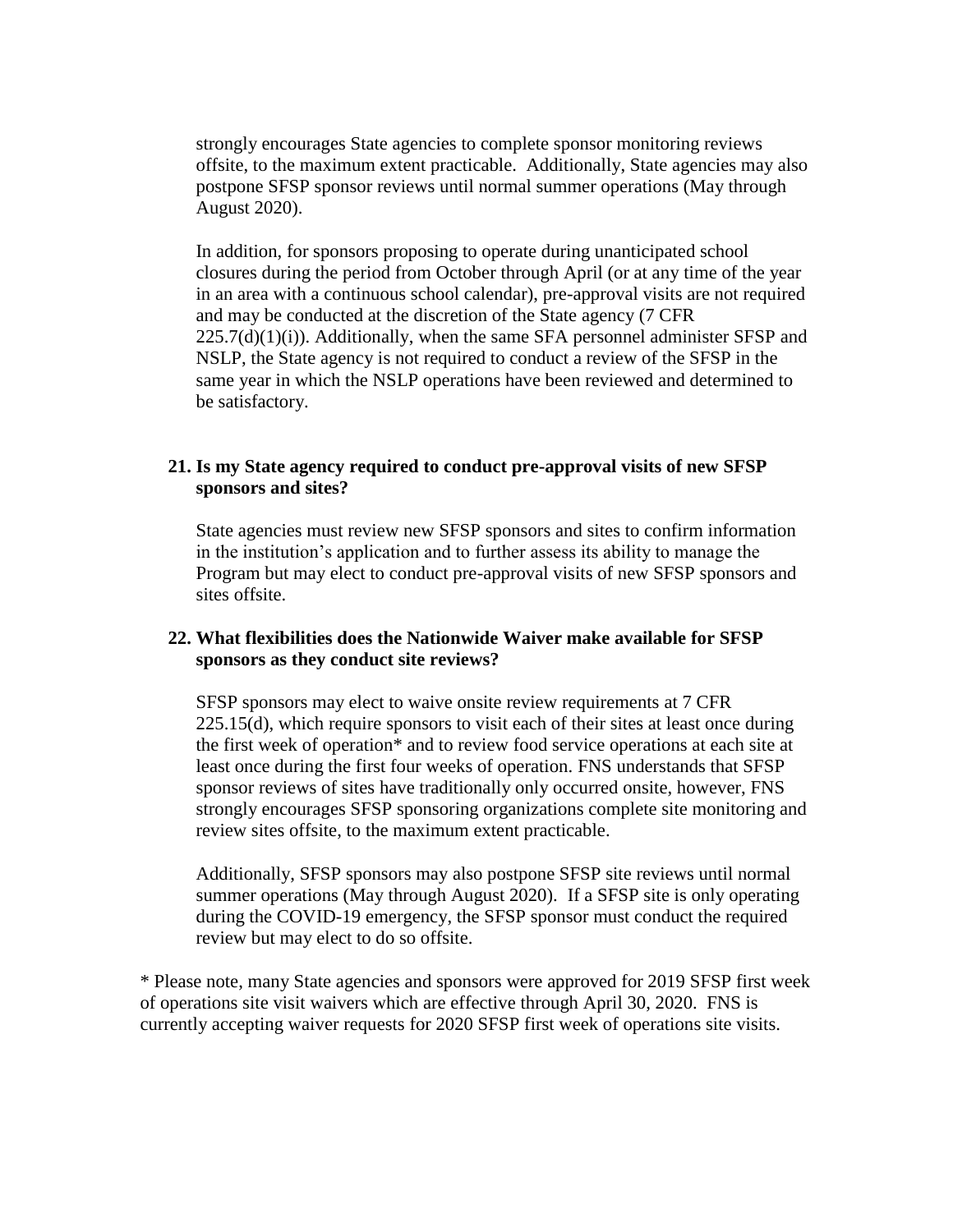#### **Offsite Reviews**

# **23. The Monitoring Nationwide Waivers ask State agencies and local operators to continue monitoring activities of Program operations offsite to the maximum extent practicable. Which portions of the review could a State agency conduct offsite?**

Desk reviews can be conducted by reviewing records that have been mailed, faxed, or delivered to the State agency. For instance, the State agency monitor may evaluate the school's/institution's audit, budget, and training attendance via desk review. Desk reviews may be conducted for paperwork-centric areas, such as free and reduced price meal applications; enrollment rosters; audits; receipts; menus; claims; five-day reconciliation (for all meals, not just one observed); and meal counts vs. attendance.

# **24. For portions of the review where direct observation is normally required, what alternatives may States and locals use to complete reviews offsite?**

In situations where direct observation normally occurs, such as observation of meal preparation, meal pattern components, verification of attendance, and food safety issues, examples of alternatives include State and local Program operators conducting alternative observation using video or photos and/or pictures of meal preparation and meal service. States may also conduct interviews with staff and Program participants to verify information in photos via telephone or video conference.

#### **Reporting Requirements**

*COVID-19: Child Nutrition Response #12: Nationwide Waiver for 60-Day Reporting Requirements for January and February 2020*

# **25. What flexibilities are provided by the Nationwide Waiver for 60 Day Reporting Requirements for January and February 2020?**

This waiver allows State agencies to extend the 60-day deadlines for claims for reimbursement for their school food authorities, CACFP sponsoring organizations, and SFSP sponsoring organizations by an additional 30 days. This waiver flexibility only covers program activities for the claiming months of January and February 2020.